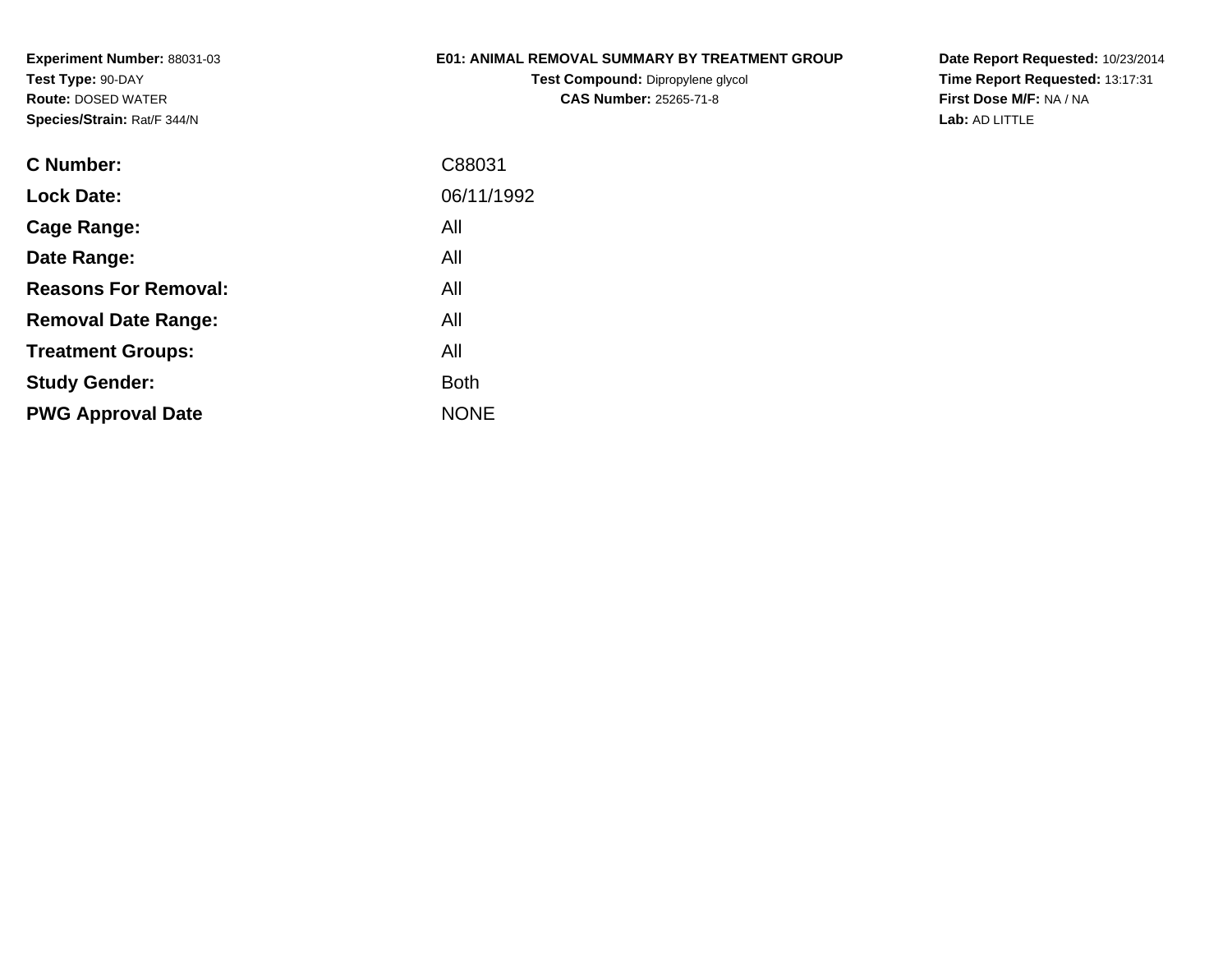# **E01: ANIMAL REMOVAL SUMMARY BY TREATMENT GROUP**

**Test Compound:** Dipropylene glycol **CAS Number:** 25265-71-8

**Date Report Requested:** 10/23/2014 **Time Report Requested:** 13:17:31**First Dose M/F:** NA / NA**Lab:** AD LITTLE

#### **MALE**

| <b>TREATMENT</b>       | Terminal<br><b>Sacrifice</b> |
|------------------------|------------------------------|
| <b>VEHICLE CONTROL</b> | 10                           |
| 0.5%                   | 10                           |
| 1.0%                   | 10                           |
| 2.0%                   | 10                           |
| 4.0%                   | 10                           |
| 8.0%                   | 10                           |
| <b>TOTAL</b>           | 60                           |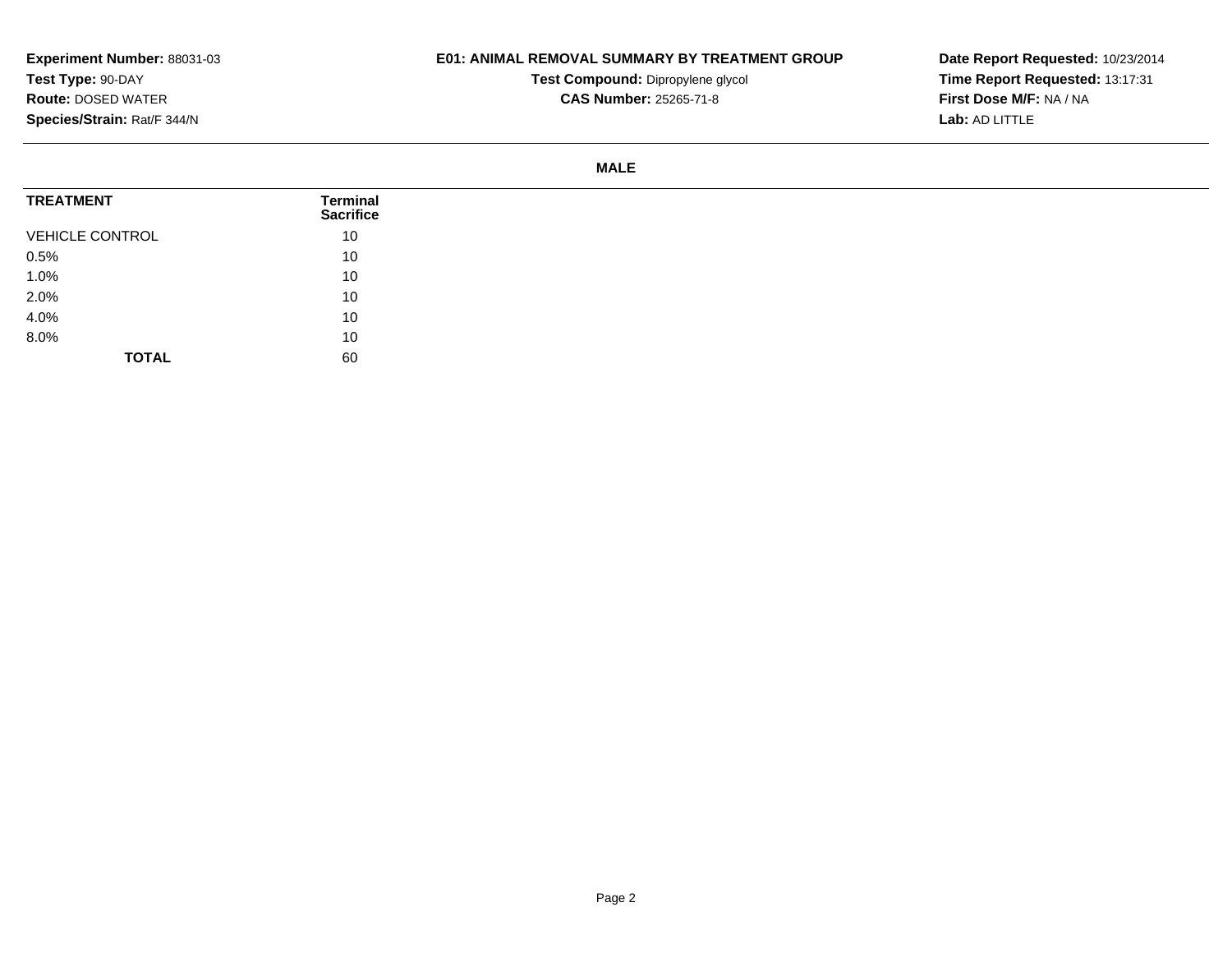# **E01: ANIMAL REMOVAL SUMMARY BY TREATMENT GROUP**

**Test Compound:** Dipropylene glycol **CAS Number:** 25265-71-8

\*\*\*END OF MALE DATA\*\*\*

**Date Report Requested:** 10/23/2014**Time Report Requested:** 13:17:31**First Dose M/F:** NA / NA**Lab:** AD LITTLE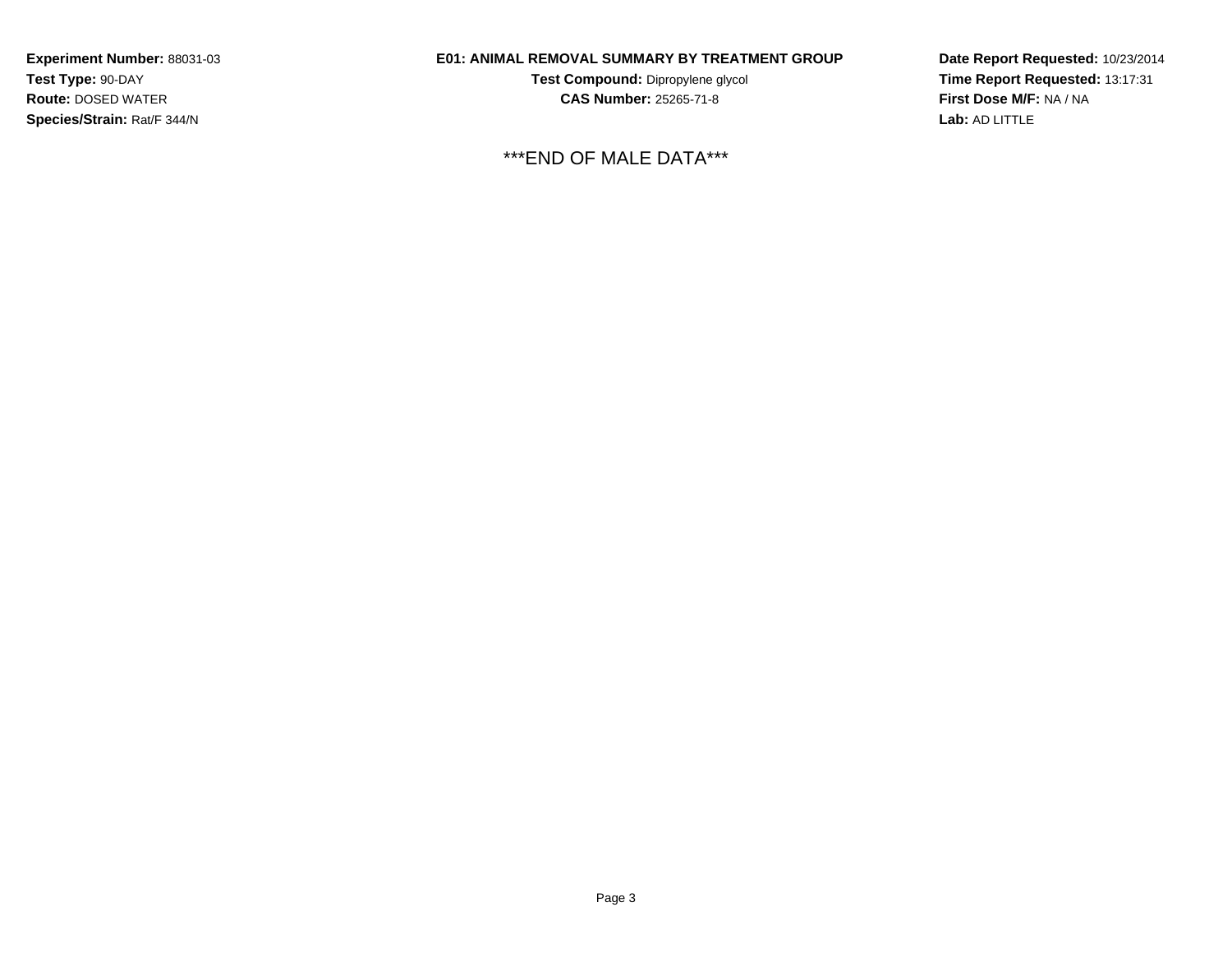# **E01: ANIMAL REMOVAL SUMMARY BY TREATMENT GROUP**

**Test Compound:** Dipropylene glycol **CAS Number:** 25265-71-8

**Date Report Requested:** 10/23/2014 **Time Report Requested:** 13:17:31**First Dose M/F:** NA / NA**Lab:** AD LITTLE

#### **FEMALE**

| <b>TREATMENT</b>       | Terminal<br><b>Sacrifice</b> |
|------------------------|------------------------------|
| <b>VEHICLE CONTROL</b> | 10                           |
| 0.5%                   | 10                           |
| 1.0%                   | 10                           |
| 2.0%                   | 10                           |
| 4.0%                   | 10                           |
| 8.0%                   | 10                           |
| <b>TOTAL</b>           | 60                           |